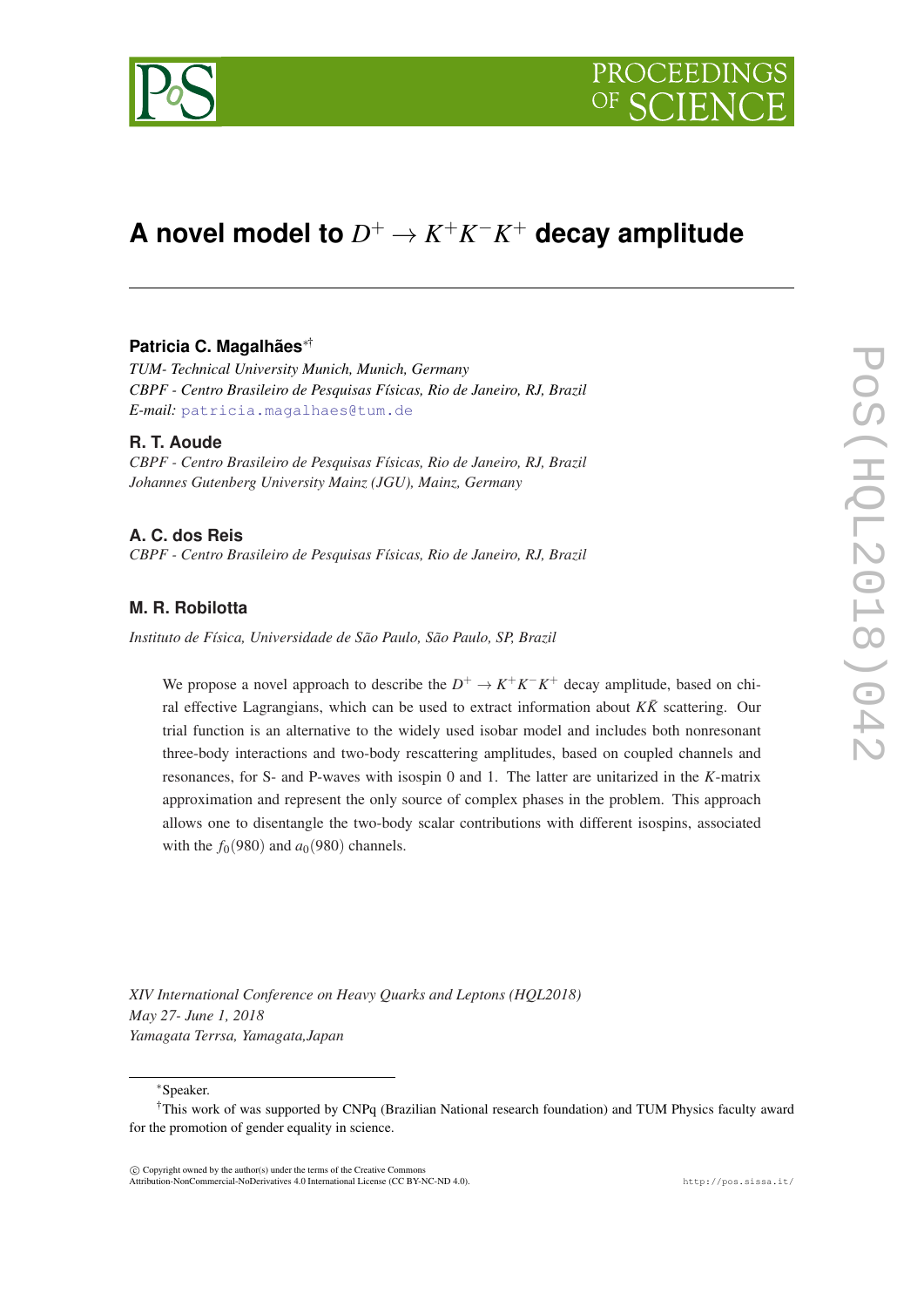#### <span id="page-1-0"></span>1. Introduction

A theoretical description for a three-body nonleptonic decay of a heavy-flavoured meson into light *SU*(3) pseudoscalars involves two different sets of interactions. In the primary weak vertex the heavy quark emits a W and becomes a light flavour one. The primary vertex is then followed by a purely hadronic final state interactions (FSI), in which the mesons produced initially rescatter in many different ways, before being detected. The usual experimental approach to describe those processes is based on the isobar model and has long been criticised for many reasons among which the lack of two-body unitarity. With the new high precision experiments studying *B* and *D* decays from LHCb and Belle II, the amplitude analysis of these processes demands better models.

In a recent work [[1](#page-4-0)] we suggest a novel approach based on effective Lagrangians, whose main new feature is the stress put on multi-meson interactions characteristic of chiral symmetry, and apply it to the  $D^+ \to K^+K^-K^+$  decay. We concentrates explicitly on the derivation of two-body scattering amplitudes from three-body decays. This process is interesting because there is very little information available on kaon-kaon scattering, regarding both theory and experiment.

# 2. Multi-Meson-Model for  $D^+ \to K^+ K^- K^+$

Our model is based on the assumption that the weak sector of the doubly-Cabibbo-suppressed decay  $D^+ \to K^- K^+ K^+$  is dominated by the process shown in Fig.1 (left), in which quarks *c* and  $\bar{d}$  in the  $D^+$  annihilate into a  $W^+$ , which subsequently hadronizes. In this topology, the decay



**Figure 1:** Weak vertex for  $D^+ \to K^+K^-K^+$ : (left) quark annihilation topology; (right) hadronic diagram.

amplitude is given by

$$
T = -\left[\frac{G_F}{\sqrt{2}}\sin^2\theta_C\right] \langle K^-(p_1)K^+(p_2)K^+(p_3)|A^\mu|0\rangle \langle 0|A_\mu|D^+(P)\rangle ,\qquad (2.1)
$$

where  $G_F$  is the Fermi decay constant,  $\theta_C$  is the Cabibbo angle, the  $A^{\mu}$  are axial currents,  $P = p_1 + p_2$  $p_2 + p_3$ ,  $\langle 0|A_\mu|D^+(P)\rangle = -i\sqrt{2}F_D P_\mu$  and  $\langle (KKK)^+|A_\mu|0\rangle$  is described by what we call Multi-Meson Model, or Triple-M. The decay amplitude can be fully described within chiral effective theory. The universal character of this latter matrix element allows to easily extend this formalism to other heavy meson decays into three kaons or even tau decays.

The primary weak decay is followed by final state interactions (FSI), involving scattering amplitudes. The FSI is considered in the quasi-two-body approximation where the two-body amplitude includes a coupled-channel description appropriate for the quantum numbers of spin-isospin corresponding to (Spin  $J = 0, 1$ ; Isospin  $I = 0, 1$ ). These channels are associated to the resonances  $\rho(770)$ ,  $\phi(1020)$ ,  $a_0(980)$ , and two (0,0) *SU*(3) scalar-isoscalar states- corresponding to an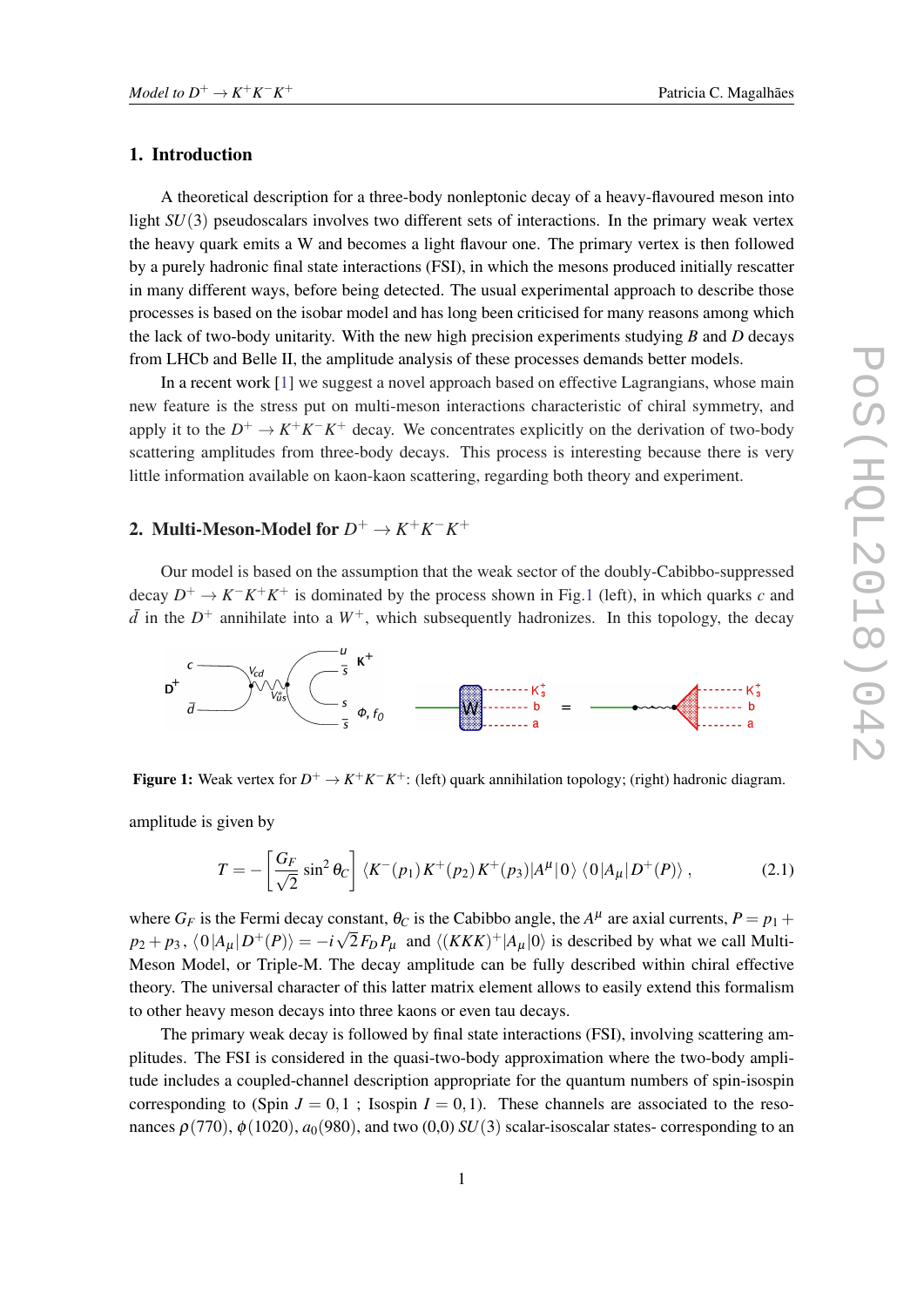isosinglet and an octet. The decay amplitude *T* is then given by

$$
T = T_{NR} + \left[ T^{(1,1)} + T^{(1,0)} + T^{(0,1)} + T^{(0,0)} + (2 \leftrightarrow 3) \right]
$$
 (2.2)

and represented by the diagrams in Fig. 2. Each diagram in Fig. 2 was evaluated using the



**Figure 2:** Dynamical structure of triangle vertices in Fig. [1\(](#page-1-0)right); the wavy line is the  $W^+$ , dashed lines are mesons, continuous lines are resonances and the full red blob represent meson-meson scattering amplitudes, described in Fig. 3; all diagrams within square brackets should be symmetrized, by making  $2 \leftrightarrow 3$ .

techniques described in Refs. [\[3,](#page-4-0) [4\]](#page-5-0). In chiral perturbation theory, the primary couplings of the *W*<sup>+</sup> to the *K*<sup>−</sup>*K*<sup>+</sup>*K*<sup>+</sup> system always involve a direct interaction, accompanied by a kaon-pole term, denoted by (A) and (B) in the figure. Only their joint contribution is compatible with PCAC. Diagrams (1A+1B) are LO and describe a non-resonant term, a proper three body interaction, which goes beyond the  $(2+1)$  approximation, whereas diagrams  $(2A+2B)$  allow for the possibility that two of the mesons rescatter, after being produced in the primary weak vertex. Diagrams (3A+3B) are NLO and describe the *production* of bare resonances at the weak vertex, whereas final state rescattering processes (4A+4B) endow them with widths.

### 2.1 2-body unitary and coupled-channel



Figure 3: (a) Tree-level two-body interaction kernel  $\mathcal{K}_{ab\to cd}^{(J,I)}$  - a NLO *s*-channel resonance, added to a LO contact term. (b) Structure of the unitarized scattering amplitude.

The basic meson-meson intermediate interactions  $P^a P^b \rightarrow P^c P^d$  are described by *kernels*  $\mathcal{K}_{ab|cd}^{(J,I)}$  and their simple dynamical structure is shown in Fig. 3, as LO four point terms, typical of chiral symmetry [\[3\]](#page-4-0), supplemented by NLO resonance exchanges in the *s*-channel. Just in the  $(J = 0, I = 0)$  channel two resonances,  $S_1$  and  $S_0$ , are needed. In these diagrams, all *vertices* represent interactions derived from chiral lagrangians [[4](#page-5-0)]. Kernels are then functions depending on just masses and coupling constants. The evaluation of amplitudes involves the iteration of the basic kernels by means of two-meson propagators, as in Fig. 3(b). The propagators, denoted by  $\overline{\Omega}$ ,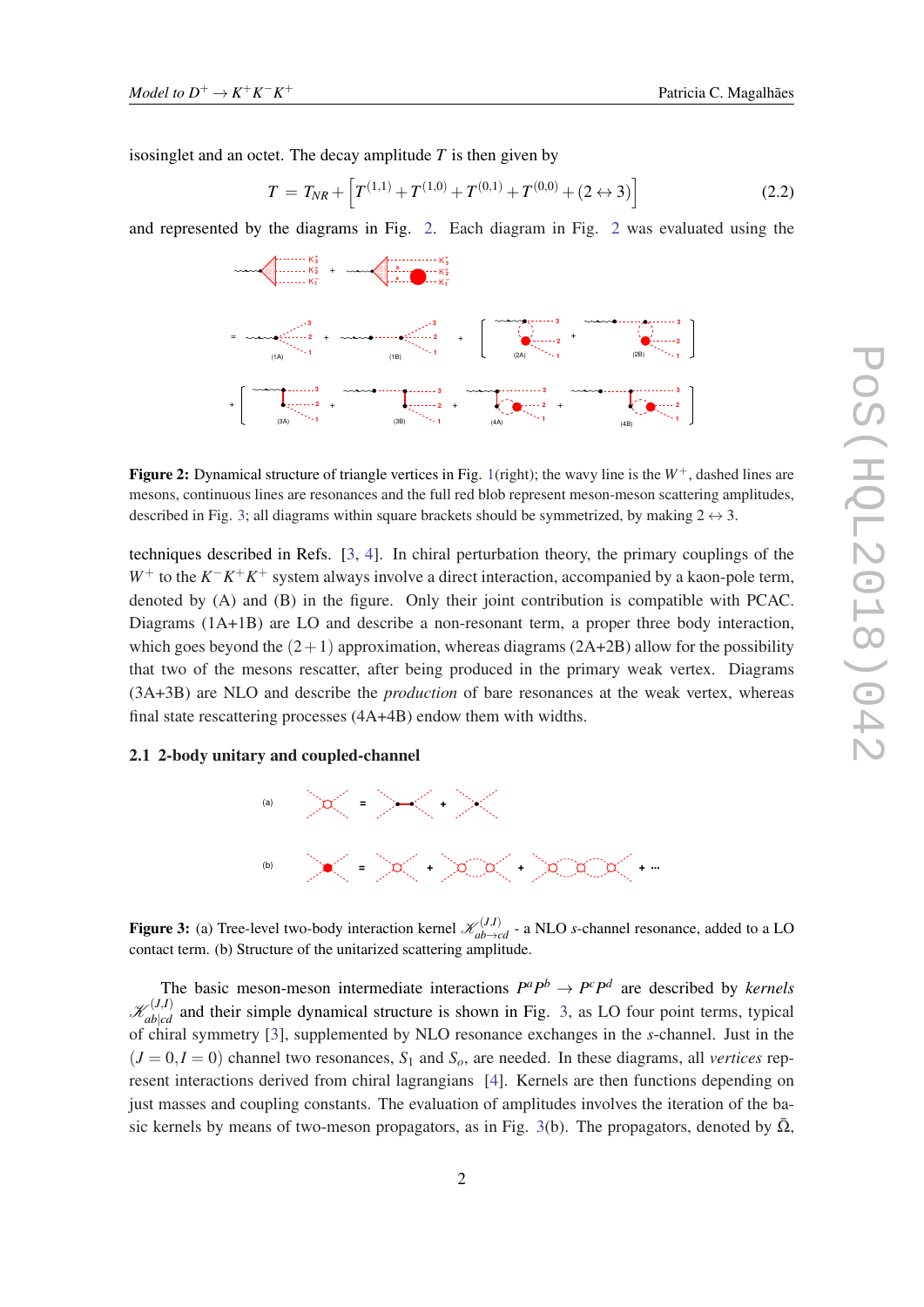have both real and imaginary components. The former contain divergent contributions and their regularization brings unknown parameters into the problem. This considerable nuisance is avoided by working in the *K*-matrix approximation, whereby just the imaginary parts of the two-meson propagators are kept.

The resonance masses and coupling constants derived from the basic lagrangian adopted [[4](#page-5-0)] are potentially free parameter of our amplitude *T*. The former include  $m_0$ ,  $m_{\phi}$ ,  $m_{a0}$ ,  $m_{S1}$  and  $m_{S0}$ , whereas the latter involve  $F$ , the pseudoscalar decay constant,  $G_V$ , the coupling constant of vector mesons to pseudoscalars, an angle  $\theta$ , associated with  $\omega-\phi$  mixing,  $c_d$ ,  $c_m$ , describing the couplings of both  $a_0$  and  $S$ <sup>*o*</sup> to pseudoscalars, and  $\tilde{c}_d$ ,  $\tilde{c}_m$ , implementing the couplings of  $S_1$  to pseudoscalars. These parameters can not have the same meaning as their low-energy counterparts, since they are designed to be used into a mathematical structure which is different from ChPT. The former correspond to effective parameters describing the physics within the energy ranges defined by Dalitz plots and should not be expected to have the same values as the latter.



Figure 4: Results for *S*- (top) and *P*-wave(bottom)  $D^+ \to K^+K^-K^+$  decay amplitude (left) and phase (right): continuous black curve (SW) is the decay amplitude, whereas other curves are the spin-isospin partial contributions; phases are compared with the  $K\bar{K}$  scatterig amplitudes  $A^{(J,I)}$ .

## 3. Results - TOY parameters

The Triple-M is aimed at predicting scattering amplitudes by using parameters obtained from fits to decay data [[2](#page-4-0)]. by using those suited to problems at low-energies [[4](#page-5-0)]. The results for magnitude and phase at S and P-wave are given in Fig. 4. These figures illustrate the usefulness of the lagrangian approach: one can access partial contributions in different isospin channels. Moreover, it is also clear that  $K\bar{K}$  scattering amplitudes  $A^{(J,I)}$ , are very different and cannot be guessed from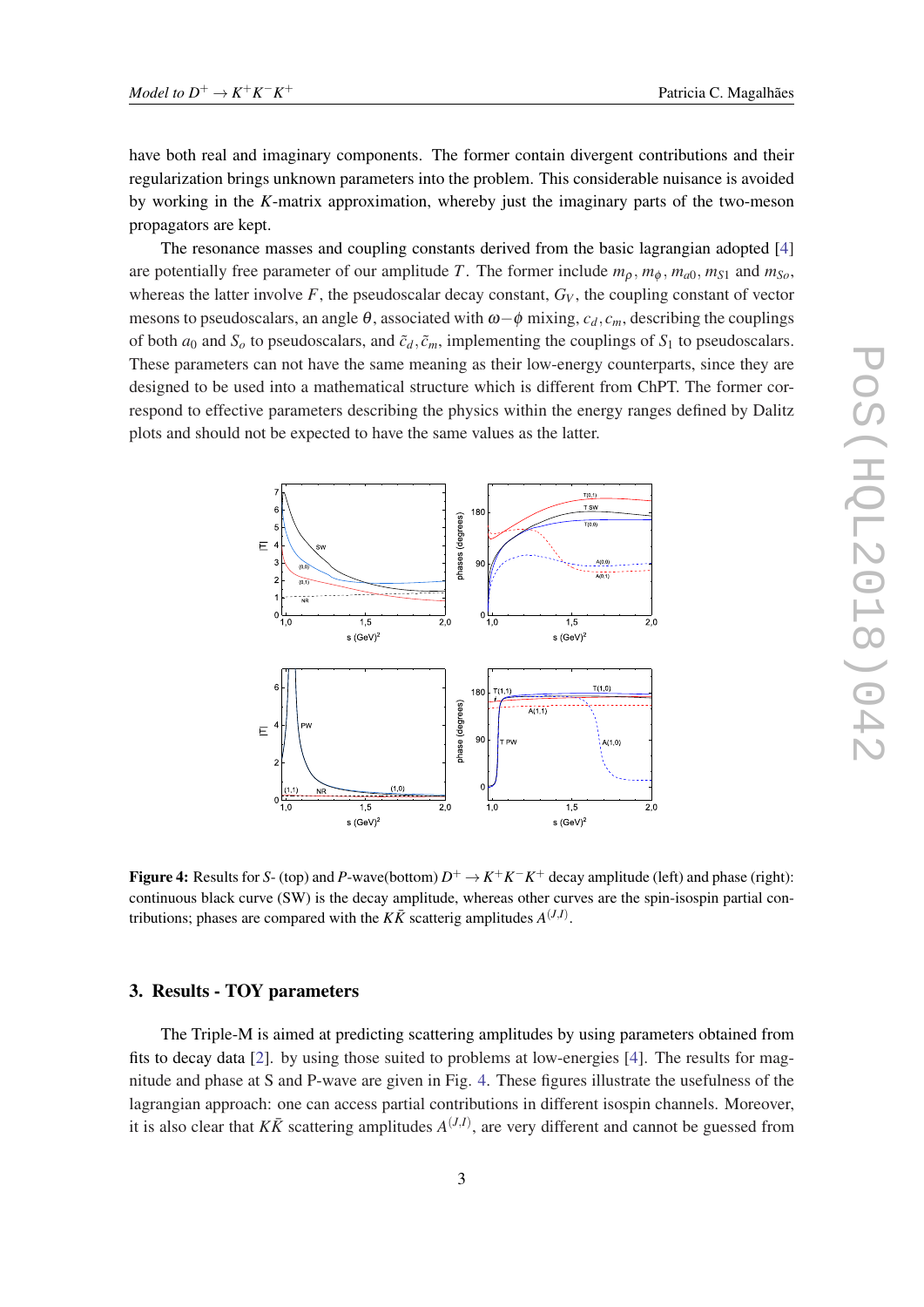<span id="page-4-0"></span>the decay components. For more details of all the calculations please go to Ref. [1]. One interesting outcome of this model are the predictions for  $K\bar{K}$ . In Fig. 5 we present the phase shifts and inelasticity results where, even with toy parameters, one can see the role of the coupled channel structures.



**Figure 5:** Phase shifts δ and inelasticity parameter  $η$  for  $K\bar{K}$  scattering - top: *S*-waves; bottom: *P*-waves; blue and red curves correspond respectively to isospin I=0 and I=1.

## 4. Final remarks

The model developed for  $D^+ \to K^+K^-K^+$  relies on factorization and its main novel feature is the role played by multimeson interactions characteristic of chiral symmetry. The nonresonant component, given by chiral symmetry as a real polynomial, is an important prediction of the model, which goes beyond the  $(2+1)$  approximation.

In the Triple-M amplitude, the relative contribution and phase of each component is a consequence of the theory, which represents an important difference to the isobar model. At present, the values of masses and couplings are given by the basic chiral lagrangian but, ultimately, they should be determined by a fit to data [2]. One striking feature of Triple-M is the ability of disentangle the different Isospin contributions from  $a_0(980)$  and  $f_0(980)$ .

## References

- [1] R. T. Aoude, P. C. Magalhães, A. C. Dos Reis and M. R. Robilotta, arXiv:1805.11764 [hep-ph].
- [2] R. Aaij *et al.* [LHCb colaboration] LHCb-CONF-2016-008, CERN-LHCb-CONF-2016-008.
- [3] J. Gasser and H. Leutwyler, Ann. Phys. 158, 142 (1984); Nucl. Phys. B250, 465 (1985).